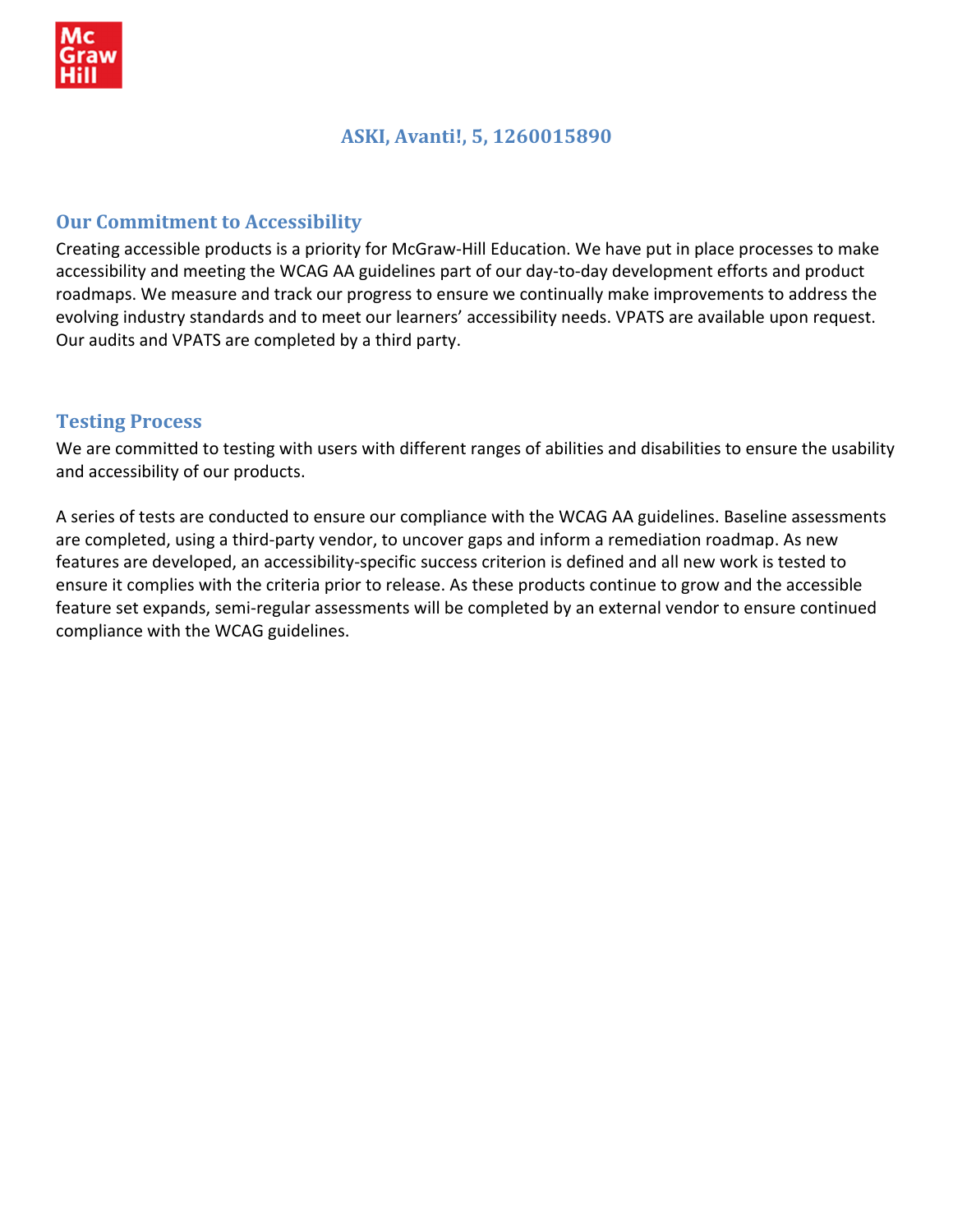

# **Connect Platform**

This report reflects the accessibility level of the content available within our Connect platform as it relates to specific *title.* 

#### **Content**

Alternative Text Files: We provide electronic files for use by students with disabilities. In order to send a file, we require a written request from the disability services center of your school. Requests can be submitted via Access Text Network at [www.accesstext.org](http://www.accesstext.org/) or submitted directly to McGraw-Hill Education. To submit to McGraw-Hill, please email us at mhe-[permissions@mheducation.com](mailto:mhe-permissions@mheducation.com) or fax the request to 646-766-2019.

Many of our titles have alt descriptions of images available in a separate document provided to the DSS office. To request this file, please contact us at **[accessibility@mheducation.com](mailto:accessibility@mheducation.com).** 

McGraw‐Hill Education is actively working on developing more accessible assessment experiences. While some of our interactive assessment questions are not yet accessible to users of assistive technology, we continue to make improvements with each platform release.

| <b>Content Feature</b>                                                                                                | <b>Definitions</b>                                                                                                                  | <b>Status &amp; Alternatives</b>                                                                                                                                                                                                                                                                                                                                                                                                                                                                                                                                                                                                                                                                    |
|-----------------------------------------------------------------------------------------------------------------------|-------------------------------------------------------------------------------------------------------------------------------------|-----------------------------------------------------------------------------------------------------------------------------------------------------------------------------------------------------------------------------------------------------------------------------------------------------------------------------------------------------------------------------------------------------------------------------------------------------------------------------------------------------------------------------------------------------------------------------------------------------------------------------------------------------------------------------------------------------|
|                                                                                                                       |                                                                                                                                     |                                                                                                                                                                                                                                                                                                                                                                                                                                                                                                                                                                                                                                                                                                     |
| eBook is operable without a<br>mouse (keyboard navigable)<br>and can be accessed using<br>alternative output devices. | Can the user navigate<br>through the eBook and<br>any link embedded<br>using keyboard<br>navigation and/or<br>assistive technology? | The McGraw Hill eBook was built with accessibility in mind. An<br>independent audit resulted in zero "does not supports" for<br>WCAG criteria for the desktop version as well as the app<br>versions (iOS & Android). All versions now support multimedia<br>content interactions such as closed captioning for embedded<br>videos and appropriate descriptions for audio, video & captions.<br>Recent upgrades ensure that users can maintain logical &<br>consistent focus order in menu interactions; that the highlight<br>tool is color-compliant; and that users will not encounter any<br>keyboard traps. Additional remediation will continue in 2021. A<br>VPAT is available upon request. |
| eBook images have alternative<br>descriptions/alternative text                                                        | Are the alt descriptions<br>embedded in the<br>eBook? Can a screen<br>reader access the<br>images?                                  | Alt descriptions are embedded within the eBook. Students<br>using some forms of assistive technology may find it difficult to<br>navigate to some of the content, due to the constraints of the<br>technologies available. A file containing the alt descriptions can<br>be supplied upon request. To request, please contact us at<br>accessibility@mheducation.com                                                                                                                                                                                                                                                                                                                                |
| Videos are closed captioned<br>and/or transcripts are available                                                       | Are videos and the<br>transcripts able to be<br>delivered outside of<br>Connect and provided<br>to DSS offices?                     | Videos offer closed captioning and transcripts are available. To<br>request transcripts, please contact us at the information listed<br>above.                                                                                                                                                                                                                                                                                                                                                                                                                                                                                                                                                      |